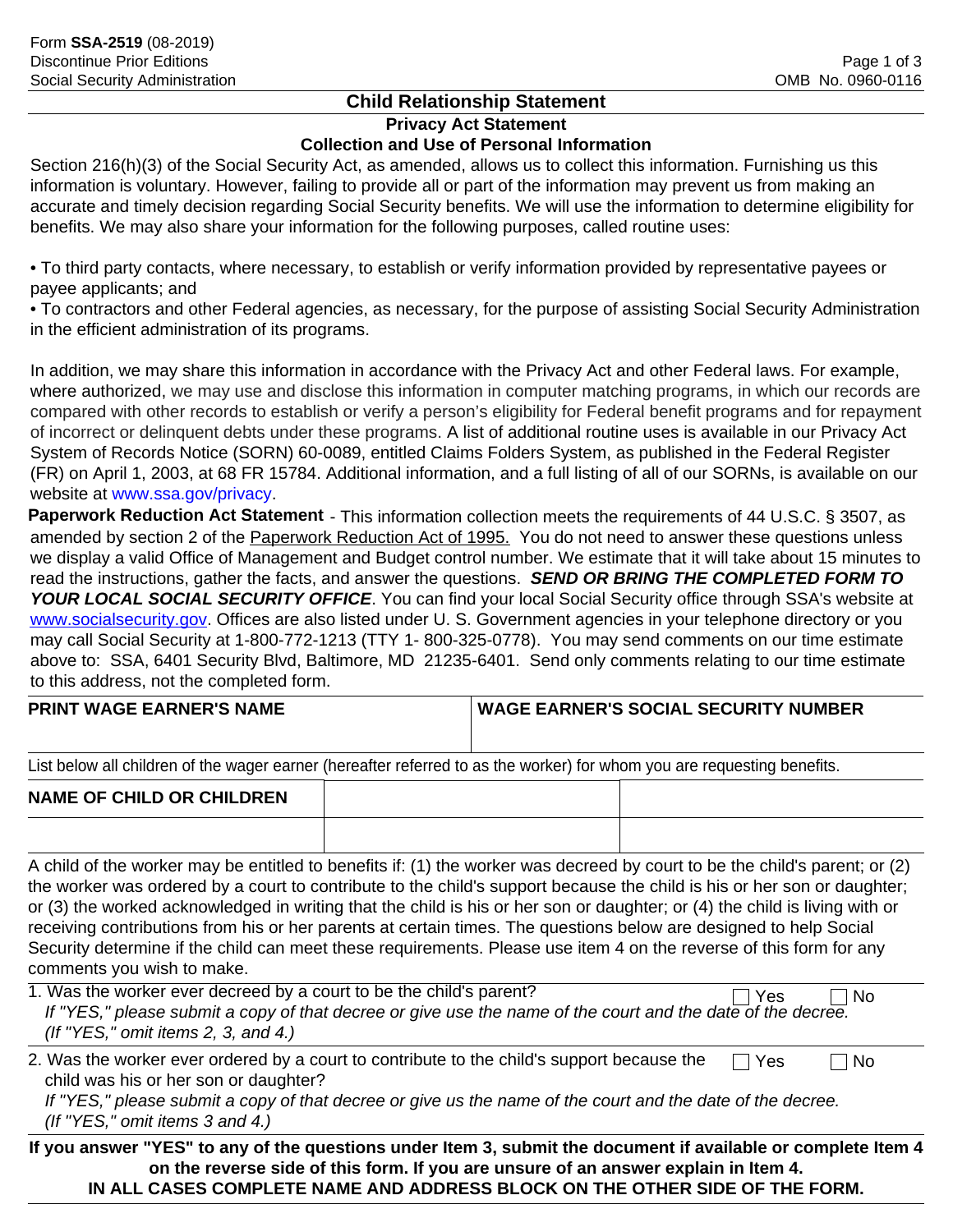| Form SSA-2519 (08-2019)                                                                                                                                                                                   |               | Page 2 of 3 |
|-----------------------------------------------------------------------------------------------------------------------------------------------------------------------------------------------------------|---------------|-------------|
| 3. (a) Did the worker ever file an application with or make a statement to the Veterans<br>Administration or welfare office or to any government agency in which he/she stated<br>the child was his/hers? | Yes<br>$\sim$ | No          |
| (b) Has the worker written any letters to anyone that you know of in which he/she may have<br>referred to the child as a son or daughter or referred to himself/herself as the child's<br>parent?         | Yes           | No          |
| (c) Did the worker ever list the child in a family tree or other family record?                                                                                                                           | Yes           | No          |
| (d) Did the worker ever list the child as dependent on a tax return?                                                                                                                                      | Yes           | No          |
| (e) Did the worker ever take out any insurance policies on the child or make the<br>child a beneficiary of his/her own insurance policy?                                                                  | Yes           | No          |
| (f) Did the worker ever make a will listing the child beneficiary?                                                                                                                                        | Yes           | No          |
| (g) Did the worker ever make an allotment for the child while he/she was in military<br>service?                                                                                                          | Yes           | No          |
| (h) Did the worker ever list the child on any applications for employment?                                                                                                                                | Yes           | No          |
| Did the worker ever register the child in school or place of worship or sign a<br>(i)<br>report card as the child's parent?                                                                               | Yes           | No          |
| Did the worker ever take the child to a doctor's or dentist's office or to a hospital<br>(1)<br>and list himself/herself as parent?                                                                       | Yes           | No          |
| (k) Did the worker accept responsibility for or pay the child's hospital expenses at<br>birth or did he/she give the information for the child's birth certificate?                                       | Yes           | No          |
| (I) Do you know of any other written evidence of any kind which would show that<br>the child is the son or daughter of the worker? (The information need not have<br>been supplied by the worker.)        | Yes           | No          |
| (m) Is there anyone to whom the worker admitted orally that he/she was the parent<br>of the child?                                                                                                        | Yes           | No          |
| (n) Is the worker making regular and substantial contributions to the child's support<br>or was the worker making such contributions at that time the worker died?                                        | Yes           | No          |
| A If you appear to put TO II to put of the questions in Item 2 identify the question (a.g. IIO(a)II) and questy detailed                                                                                  |               |             |

4. If you answered "YES," to any of the questions in Item 3 identify the question (e.g., "3(a)") and supply detailed information below. For example: You should provide the names and addresses of government agencies, doctors, hospitals, schools, etc. where appropriate. The approximate date of the event and the surrounding circumstances should be indicated. The information should be in sufficient detail to enable us to locate the document or evidence remembering the final responsibility for supplying this evidence is yours. Where more than one child is filing for benefits identify below the child to whom the evidence pertains.

| NAME OF PERSON COMPLETING FORM                          | <b>DATE</b>               |  |
|---------------------------------------------------------|---------------------------|--|
|                                                         |                           |  |
| ADDRESS (NUMBER AND STREET OR P.O. BOX, OR RURAL ROUTE) | TELEPHONE NO. & AREA CODE |  |
| CITY AND STATE                                          | ZIP CODE                  |  |